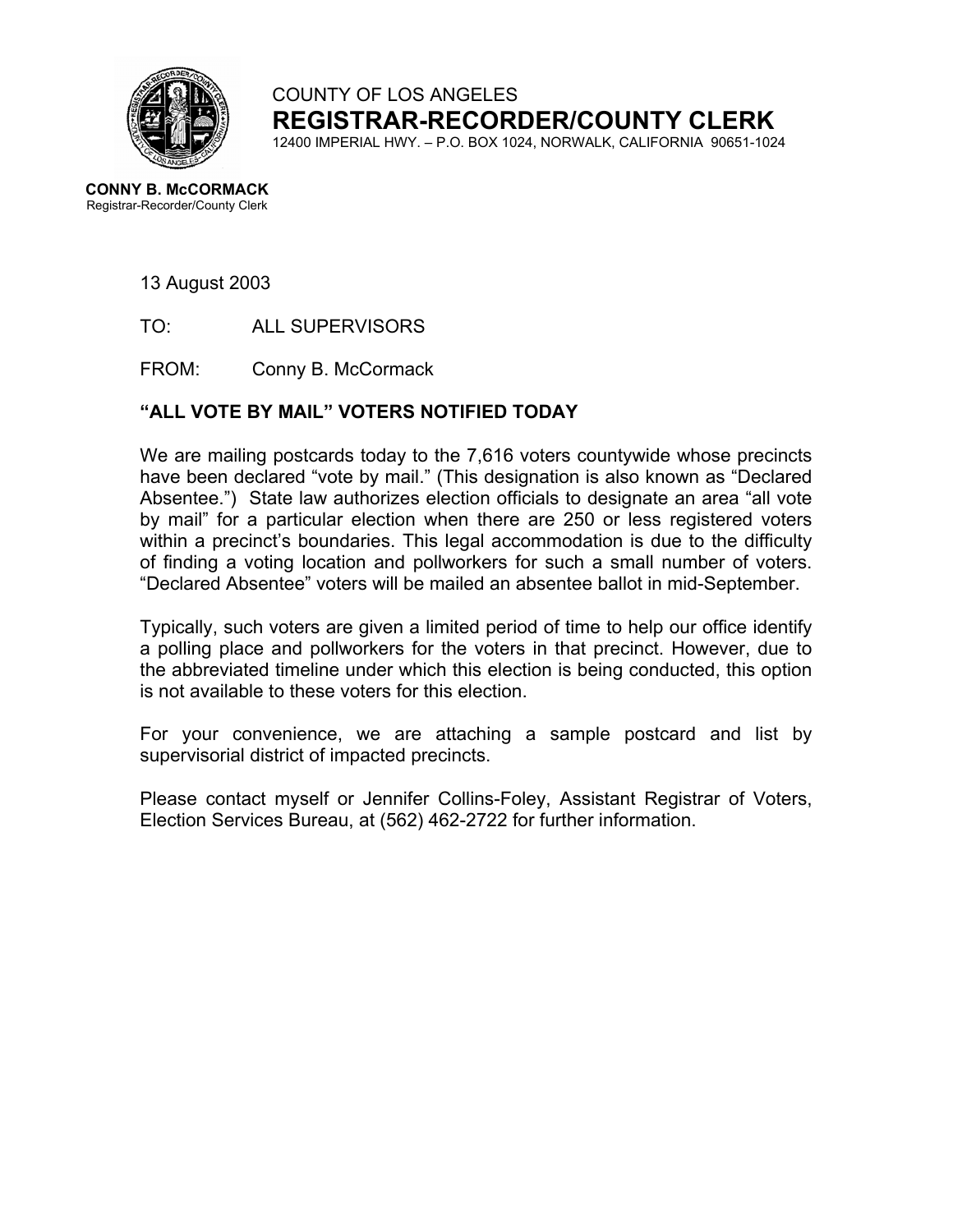| Dist Type | <b>District</b>          | <b>Ballot Group</b> | <b>Precinct</b> | <b>VBM</b> |                     | Reg Voters COMMENTS |
|-----------|--------------------------|---------------------|-----------------|------------|---------------------|---------------------|
| 05        | <b>1ST SUPERVISORIAL</b> | 248                 | 0520003A        | Y          | $\overline{0}$      |                     |
| 05        | <b>1ST SUPERVISORIAL</b> | 251                 | 0850002A        | Y          | 33                  |                     |
| 05        | <b>1ST SUPERVISORIAL</b> | 252                 | 0850003A        | Y          | 86                  |                     |
| 05        | <b>1ST SUPERVISORIAL</b> | 233                 | 1100012A        | Υ          | 19                  |                     |
| 05        | <b>1ST SUPERVISORIAL</b> | 243                 | 1100014A        | Y          | 244                 |                     |
| 05        | <b>1ST SUPERVISORIAL</b> | 243                 | 1100078A        | Υ          | 141                 |                     |
| 05        | <b>1ST SUPERVISORIAL</b> | 243                 | 1250001A        | Υ          | $\overline{0}$      |                     |
| 05        | <b>1ST SUPERVISORIAL</b> | 236                 | 1250079A        | Y          | 0                   |                     |
| 05        | <b>1ST SUPERVISORIAL</b> | 252                 | 2000020A        | Υ          | 35                  |                     |
| 05        | <b>1ST SUPERVISORIAL</b> | 119                 | 2300015A        | Y          | 43                  |                     |
| 05        | <b>1ST SUPERVISORIAL</b> | 187                 | 2300033A        | Υ          | $\overline{7}$      |                     |
| 05        | <b>1ST SUPERVISORIAL</b> | 110                 | 2300038A        | Υ          | $\mathbf 0$         |                     |
| 05        | <b>1ST SUPERVISORIAL</b> | 285                 | 2350001A        | Υ          | 13                  |                     |
| 05        | <b>1ST SUPERVISORIAL</b> | 285                 | 2350003A        | Υ          | $\overline{0}$      |                     |
| 05        | <b>1ST SUPERVISORIAL</b> | 275                 | 2350005A        | Υ          | 33                  |                     |
| 05        | <b>1ST SUPERVISORIAL</b> | 275                 | 2350028A        | Y          | 146                 |                     |
| 05        | <b>1ST SUPERVISORIAL</b> | 285                 | 2350029A        | Υ          | 84                  |                     |
| 05        | <b>1ST SUPERVISORIAL</b> | 257                 | 2930009A        | Υ          | 0                   |                     |
| 05        | <b>1ST SUPERVISORIAL</b> | 280                 | 2930016A        | Y          | 3                   |                     |
| 05        | <b>1ST SUPERVISORIAL</b> | 255                 | 2930071A        | Υ          | 1                   |                     |
| 05        | <b>1ST SUPERVISORIAL</b> | 154                 | 4500050L        | Y          | $\mathsf{O}\xspace$ |                     |
| 05        | <b>1ST SUPERVISORIAL</b> | 151                 | 4500054A        | Υ          | 0                   |                     |
| 05        | <b>1ST SUPERVISORIAL</b> | 271                 | 5250121A        | Y          | 0                   |                     |
| 05        | <b>1ST SUPERVISORIAL</b> | 248                 | 5600005A        | Y          | $\overline{0}$      |                     |
| 05        | <b>1ST SUPERVISORIAL</b> | 263                 | 5850004A        | Υ          | 199                 |                     |
| 05        | <b>1ST SUPERVISORIAL</b> | 149                 | 6100006A        | Υ          | $\mathbf 0$         |                     |
| 05        | <b>1ST SUPERVISORIAL</b> | 163                 | 6550007A        | Υ          | 33                  |                     |
| 05        | <b>1ST SUPERVISORIAL</b> | 250                 | 6650010A        | Υ          | 138                 |                     |
| 05        | <b>1ST SUPERVISORIAL</b> | 156                 | 6650030A        | Υ          | 76                  |                     |
| 05        | <b>1ST SUPERVISORIAL</b> | 114                 | 7450011H        | Y          | $\overline{0}$      |                     |
| 05        | <b>1ST SUPERVISORIAL</b> | 73                  | 9000671A        | Υ          | 54                  |                     |
| 05        | <b>1ST SUPERVISORIAL</b> | 75                  | 9000678A        | Υ          | 190                 |                     |
| 05        | <b>1ST SUPERVISORIAL</b> | 136                 | 9000889A        | Υ          | 3                   |                     |
| 05        | <b>1ST SUPERVISORIAL</b> | 73                  | 9000976A        | Y          | 0                   |                     |
| 05        | <b>1ST SUPERVISORIAL</b> | 136                 | 9001161A        | Υ          | 1                   |                     |
| 05        | 2ND SUPERVISORIAL        | 183                 | 1450144B        | Y          | 0                   |                     |
| 05        | 2ND SUPERVISORIAL        | 173                 | 1680011A        | Υ          | $\mathbf 0$         |                     |
| 05        | 2ND SUPERVISORIAL        | 190                 | 1960001A        | Y          | 249                 |                     |
| 05        | 2ND SUPERVISORIAL        | 188                 | 1960035A        | Y          | 38                  |                     |
| 05        | 2ND SUPERVISORIAL        | 120                 | 2300014A        | Y          | 54                  |                     |
| 05        | 2ND SUPERVISORIAL        | 196                 | 9000020A        | Y          | $\overline{0}$      |                     |
| 05        | 2ND SUPERVISORIAL        | 125                 | 9000627A        | Υ          | 34                  |                     |
| 05        | 2ND SUPERVISORIAL        | 137                 | 9000649A        | Y          | $\overline{9}$      |                     |
| 05        | 2ND SUPERVISORIAL        | 127                 | 9000967A        | Y          | 139                 |                     |
| 05        | 2ND SUPERVISORIAL        | 138                 | 9000996A        | Y          | 100                 |                     |
| 05        | 2ND SUPERVISORIAL        | 121                 | 9001018A        | Y          | 233                 |                     |
| 05        | 2ND SUPERVISORIAL        | 142                 | 9001032A        | Y          | 190                 |                     |
| 05        | 2ND SUPERVISORIAL        | 198                 | 9001141A        | Υ          | 126                 |                     |
| 05        | 2ND SUPERVISORIAL        | 137                 | 9001143A        | Y          | 65                  |                     |
| 05        | 2ND SUPERVISORIAL        | 135                 | 9001144A        | Y          | 80                  |                     |
| 05        | 2ND SUPERVISORIAL        | 194                 | 9001166A        | Y          | 142                 |                     |
| 05        | 2ND SUPERVISORIAL        | 194                 | 9001311A        | Y          | 28                  |                     |
| 05        | 2ND SUPERVISORIAL        | 131                 | 9001322A        | Y          | 1                   |                     |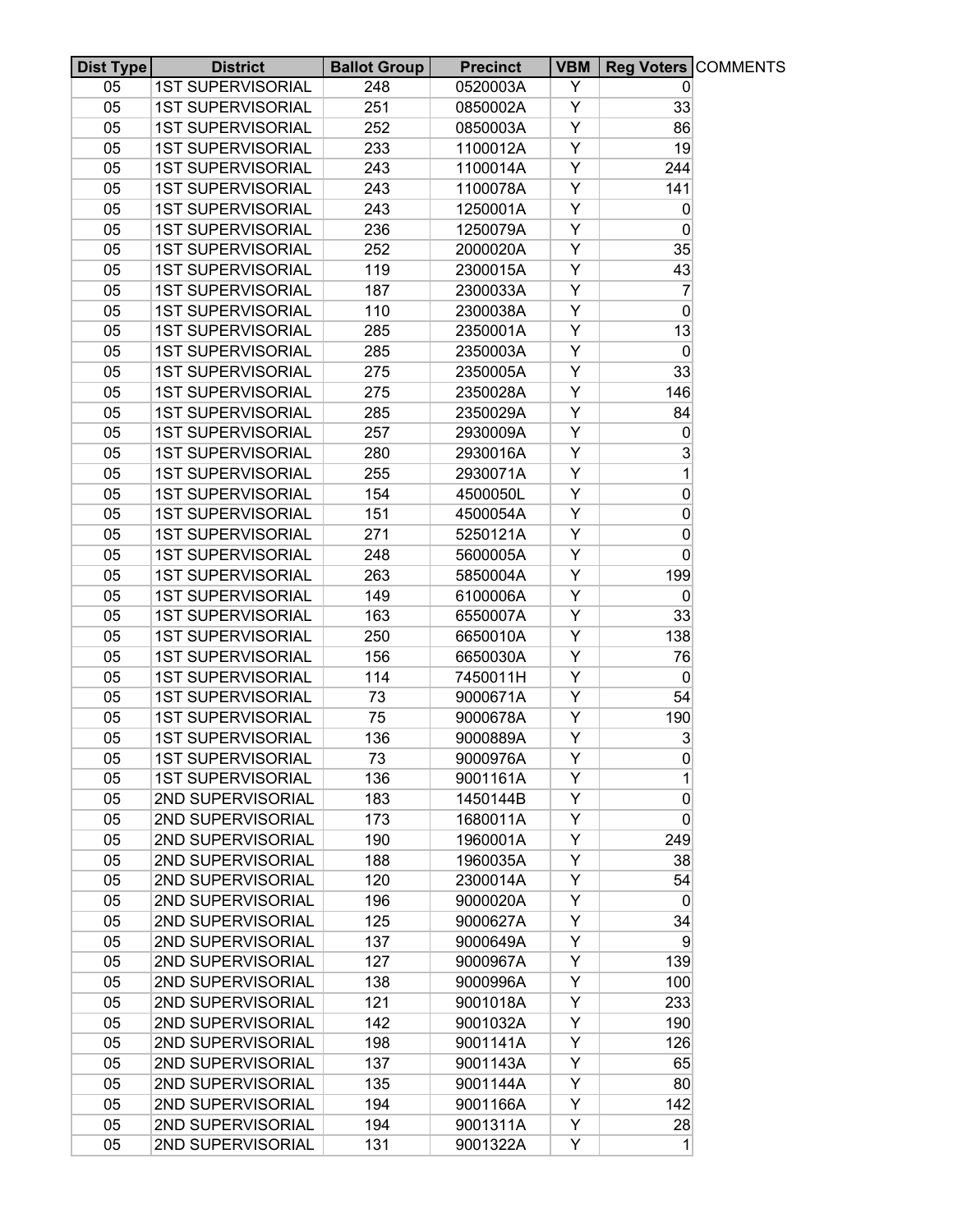| 05 | 2ND SUPERVISORIAL        | 175          | 9001324A | Y | 41                      |
|----|--------------------------|--------------|----------|---|-------------------------|
| 05 | 2ND SUPERVISORIAL        | 145          | 9001437A | Υ | 162                     |
| 05 | 2ND SUPERVISORIAL        | 137          | 9002233A | Y | 61                      |
| 05 | 3RD SUPERVISORIAL        | 11           | 9000170A | Y | 16                      |
| 05 | 3RD SUPERVISORIAL        | $\mathbf{1}$ | 9000412A | Υ | $\boldsymbol{0}$        |
| 05 | 3RD SUPERVISORIAL        | 64           | 9000433A | Υ | 33                      |
| 05 | 3RD SUPERVISORIAL        | 45           | 9000440A | Υ | 31                      |
| 05 | 3RD SUPERVISORIAL        | 60           | 9000667A | Υ | 36                      |
| 05 | 3RD SUPERVISORIAL        | 47           | 9000708A | Y | $\boldsymbol{0}$        |
| 05 | 3RD SUPERVISORIAL        | 35           | 9000786A | Υ | 79                      |
| 05 | <b>3RD SUPERVISORIAL</b> | 101          | 9000802A | Υ | 221                     |
| 05 | 3RD SUPERVISORIAL        | 5            | 9000810A | Υ | $\vert 0 \vert$         |
| 05 | 3RD SUPERVISORIAL        | 92           | 9000822A | Υ | 96                      |
| 05 | 3RD SUPERVISORIAL        | 58           | 9000847A | Y | 0                       |
| 05 | 3RD SUPERVISORIAL        | 71           | 9000849A | Y | 63                      |
| 05 | 3RD SUPERVISORIAL        | 65           | 9000868A | Υ | 34                      |
| 05 | 3RD SUPERVISORIAL        | 81           | 9000938A | Υ | 33                      |
| 05 | 3RD SUPERVISORIAL        | 54           | 9001089B | Υ | 97                      |
| 05 | 3RD SUPERVISORIAL        | 56           | 9001240A | Y | 18                      |
| 05 | 3RD SUPERVISORIAL        | 133          | 9001294A | Y | 35                      |
| 05 | 3RD SUPERVISORIAL        | 61           | 9001593A | Υ | 51                      |
| 05 | 3RD SUPERVISORIAL        | 13           | 9001863A | Υ | 1                       |
| 05 | <b>4TH SUPERVISORIAL</b> | 177          | 1850037A | Υ | $\mathbf 0$             |
| 05 | <b>4TH SUPERVISORIAL</b> | 256          | 2630028A | Y | $\mathbf 0$             |
| 05 | 4TH SUPERVISORIAL        | 247          | 2630031A | Y | 0                       |
| 05 | <b>4TH SUPERVISORIAL</b> | 225          | 3850006A | Y | 52                      |
| 05 | <b>4TH SUPERVISORIAL</b> | 219          | 3850028A | Υ | 20                      |
| 05 | <b>4TH SUPERVISORIAL</b> | 218          | 3850063A | Υ | 3                       |
| 05 | <b>4TH SUPERVISORIAL</b> | 226          | 3850098A | Y | 13                      |
| 05 | <b>4TH SUPERVISORIAL</b> | 219          | 3850253A | Y | 100                     |
| 05 | 4TH SUPERVISORIAL        | 220          | 3850603A | Υ | 227                     |
| 05 | 4TH SUPERVISORIAL        | 256          | 4780006A | Υ | $\overline{0}$          |
| 05 | <b>4TH SUPERVISORIAL</b> | 260          | 4780010A | Υ | $\mathbf 0$             |
| 05 | <b>4TH SUPERVISORIAL</b> | 260          | 5230004A | Υ | $\mathbf 0$             |
| 05 | <b>4TH SUPERVISORIAL</b> | 232          | 5240020A | Y | 165                     |
| 05 | <b>4TH SUPERVISORIAL</b> | 258          | 5850016A | Y | 41                      |
| 05 | 4TH SUPERVISORIAL        | 209          | 5960001A | Y | 0                       |
| 05 | <b>4TH SUPERVISORIAL</b> | 262          | 7800036A | Υ | $\mathbf 0$             |
| 05 | <b>4TH SUPERVISORIAL</b> | 197          | 9000041A | Υ | $\overline{\mathbf{c}}$ |
| 05 | <b>4TH SUPERVISORIAL</b> | 202          | 9001163A | Υ | $\mathbf 1$             |
| 05 | <b>4TH SUPERVISORIAL</b> | 195          | 9001394A | Y | 3                       |
| 05 | 4TH SUPERVISORIAL        | 210          | 9001401A | Y | 10                      |
| 05 | <b>4TH SUPERVISORIAL</b> | 207          | 9001404A | Y | 202                     |
| 05 | <b>4TH SUPERVISORIAL</b> | 213          | 9001415A | Υ | 0                       |
| 05 | <b>4TH SUPERVISORIAL</b> | 212          | 9001599A | Υ | 5                       |
| 05 | <b>4TH SUPERVISORIAL</b> | 202          | 9001606A | Y | 13                      |
| 05 | <b>4TH SUPERVISORIAL</b> | 202          | 9001609A | Y | $\boldsymbol{0}$        |
| 05 | <b>4TH SUPERVISORIAL</b> | 225          | 9001811A | Y | $\overline{2}$          |
| 05 | <b>4TH SUPERVISORIAL</b> | 227          | 9001847A | Y | $\mathbf 0$             |
| 05 | 5TH SUPERVISORIAL        | 269          | 0050010A | Υ | 12                      |
| 05 | 5TH SUPERVISORIAL        | 267          | 0050058C | Υ | 123                     |
| 05 | 5TH SUPERVISORIAL        | 17           | 0090006A | Υ | 66                      |
| 05 | 5TH SUPERVISORIAL        | 83           | 0200041A | Y | $\boldsymbol{0}$        |
| 05 | 5TH SUPERVISORIAL        | 83           | 0200085A | Y | $\overline{7}$          |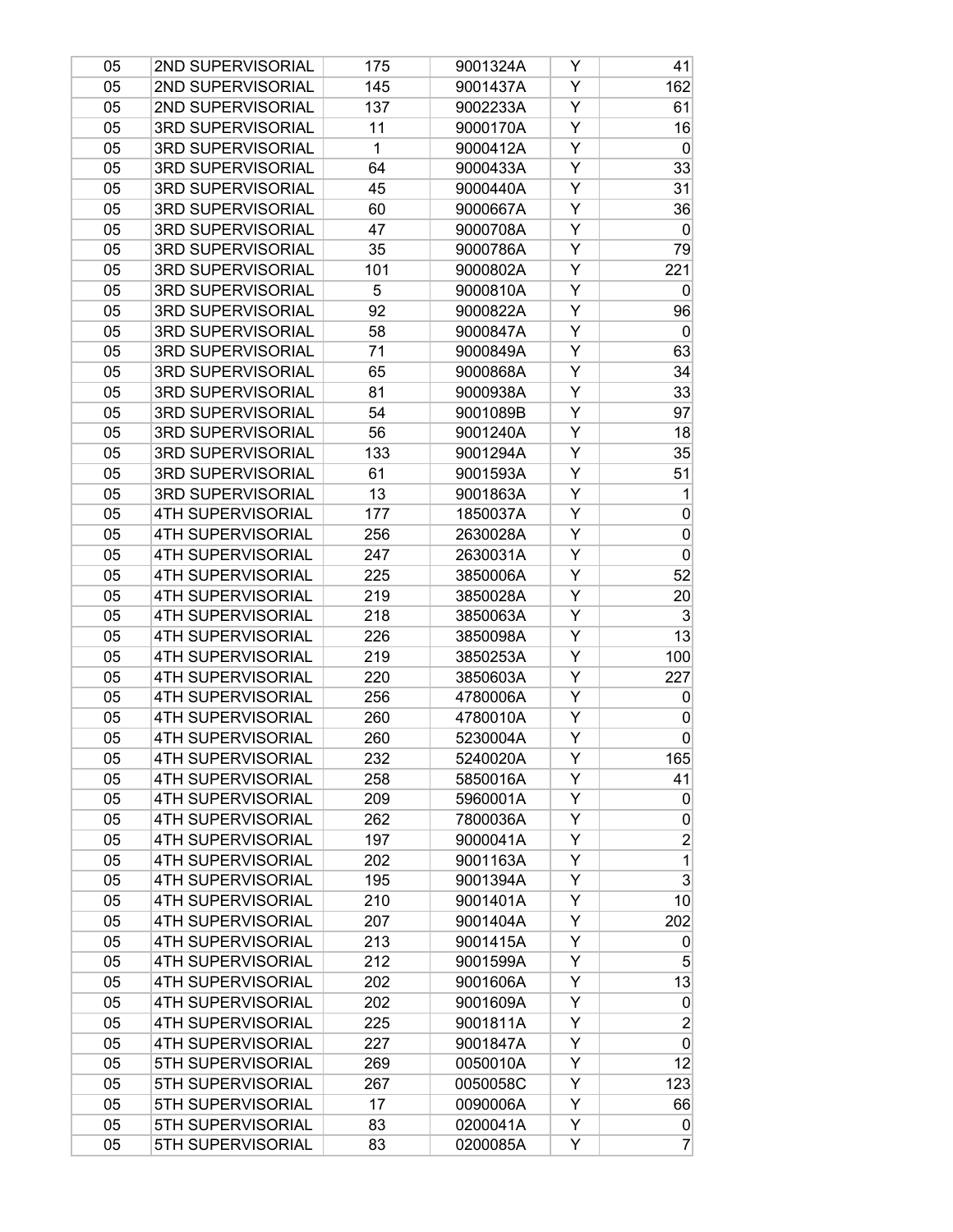| 05 | 5TH SUPERVISORIAL | 17  | 1020248F | Y | $\overline{0}$  |
|----|-------------------|-----|----------|---|-----------------|
| 05 | 5TH SUPERVISORIAL | 10  | 1040052A | Y | 125             |
| 05 | 5TH SUPERVISORIAL | 237 | 1100003A | Y | $\vert 0 \vert$ |
| 05 | 5TH SUPERVISORIAL | 245 | 1100006A | Y | $\overline{2}$  |
| 05 | 5TH SUPERVISORIAL | 245 | 1100020A | Y | 20 <sup>°</sup> |
| 05 | 5TH SUPERVISORIAL | 238 | 1100074A | Υ | $\vert 0 \vert$ |
| 05 | 5TH SUPERVISORIAL | 244 | 1250061A | Y | $\mathbf{1}$    |
| 05 | 5TH SUPERVISORIAL | 238 | 1250083A | Y | 177             |
| 05 | 5TH SUPERVISORIAL | 9   | 1750029A | Y | 214             |
| 05 | 5TH SUPERVISORIAL | 274 | 1900003A | Y | $\overline{0}$  |
| 05 | 5TH SUPERVISORIAL | 234 | 1940015A | Υ | $\overline{0}$  |
| 05 | 5TH SUPERVISORIAL | 155 | 2100015A | Υ | $\overline{0}$  |
| 05 | 5TH SUPERVISORIAL | 272 | 2350031B | Y | 234             |
| 05 | 5TH SUPERVISORIAL | 9   | 2610009A | Υ | 69              |
| 05 | 5TH SUPERVISORIAL | 273 | 3200206A | Y | $\vert 0 \vert$ |
| 05 | 5TH SUPERVISORIAL | 287 | 3400013A | Y | $\overline{0}$  |
| 05 | 5TH SUPERVISORIAL | 270 | 3500009A | Υ | $\overline{0}$  |
| 05 | 5TH SUPERVISORIAL | 268 | 3500013A | Y | $\overline{0}$  |
| 05 | 5TH SUPERVISORIAL | 8   | 3500219A | Y | $\overline{0}$  |
| 05 | 5TH SUPERVISORIAL | 7   | 3750047A | Υ | 87              |
| 05 | 5TH SUPERVISORIAL | 24  | 4700008A | Y | $\overline{0}$  |
| 05 | 5TH SUPERVISORIAL | 8   | 5200003A | Y | 212             |
| 05 | 5TH SUPERVISORIAL | 279 | 5500004A | Υ | 12              |
| 05 | 5TH SUPERVISORIAL | 245 | 5500118A | Υ | 57              |
| 05 | 5TH SUPERVISORIAL | 234 | 5500119A | Y | $\overline{2}$  |
| 05 | 5TH SUPERVISORIAL | 17  | 6220048A | Y | $\overline{7}$  |
| 05 | 5TH SUPERVISORIAL | 10  | 6300001A | Y | 108             |
| 05 | 5TH SUPERVISORIAL | 10  | 6300423A | Υ | 107             |
| 05 | 5TH SUPERVISORIAL | 10  | 6300460M | Y | $\vert 0 \vert$ |
| 05 | 5TH SUPERVISORIAL | 89  | 6600007A | Y | $\overline{0}$  |
| 05 | 5TH SUPERVISORIAL | 281 | 6750022A | Y | 116             |
| 05 | 5TH SUPERVISORIAL | 37  | 6850008A | Y | $\overline{0}$  |
| 05 | 5TH SUPERVISORIAL | 36  | 6850014A | Υ | $\overline{0}$  |
| 05 | 5TH SUPERVISORIAL | 22  | 6850015A | Υ | 34              |
| 05 | 5TH SUPERVISORIAL | 27  | 6850017A | Y | 119             |
| 05 | 5TH SUPERVISORIAL | 23  | 6850018A | Y | $\vert 0 \vert$ |
| 05 | 5TH SUPERVISORIAL | 268 | 6850034A | Y | 80              |
| 05 | 5TH SUPERVISORIAL | 17  | 6850200A | Y | 47              |
| 05 | 5TH SUPERVISORIAL | 26  | 6850217C | Υ | 198             |
| 05 | 5TH SUPERVISORIAL | 49  | 9000035A | Υ | 44              |
| 05 | 5TH SUPERVISORIAL | 14  | 9000076A | Y | 221             |
| 05 | 5TH SUPERVISORIAL | 52  | 9000183A | Y | 13              |
| 05 | 5TH SUPERVISORIAL | 39  | 9000281A | Y | $\overline{0}$  |
| 05 | 5TH SUPERVISORIAL | 31  | 9000287A | Y | 65              |
| 05 | 5TH SUPERVISORIAL | 39  | 9000394A | Υ | $\overline{0}$  |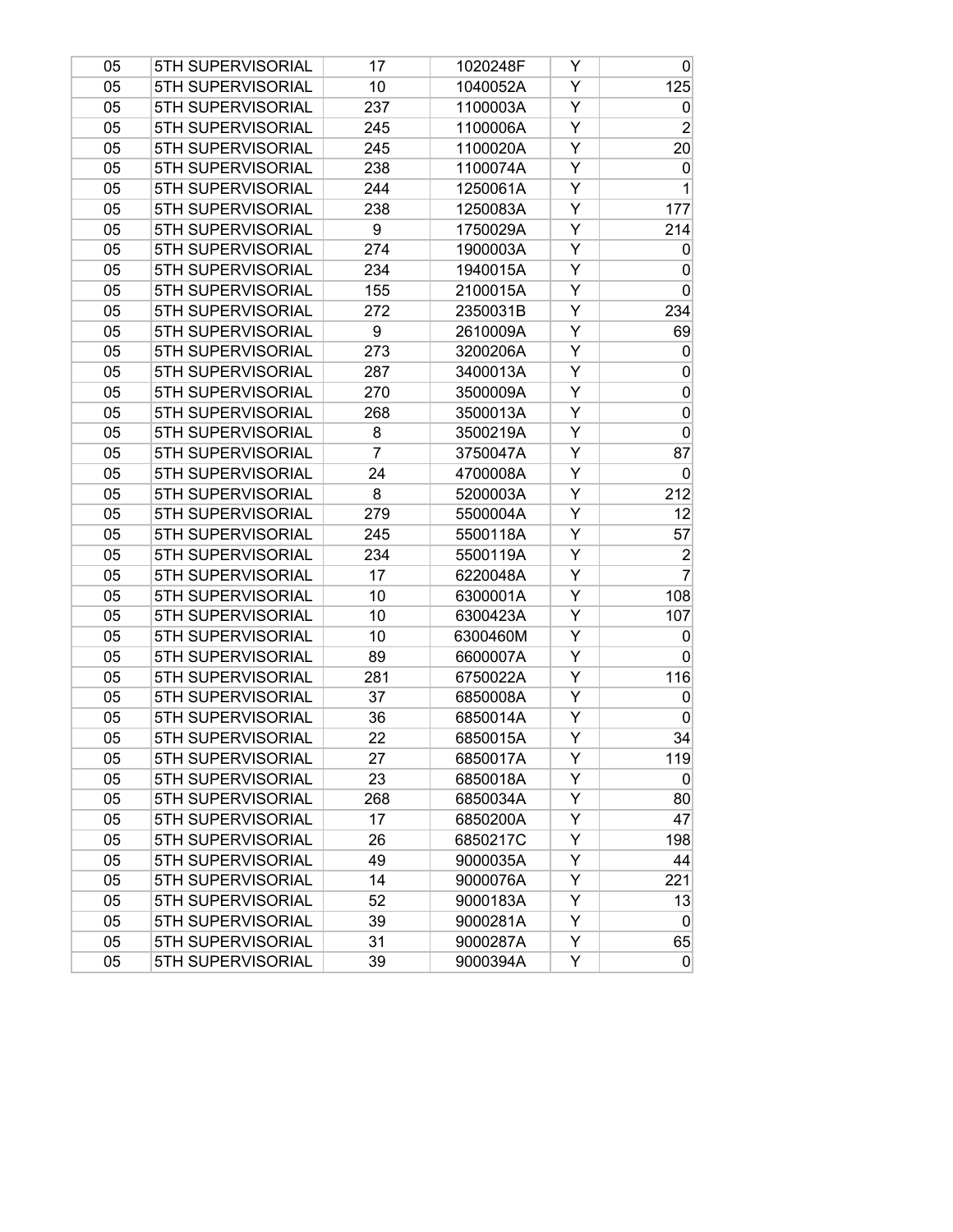## **Vote by Mail Precinct Totals October 7, 2003 Statewide Special Election**

| <b>Supervisorial</b> | <b>Total Voters</b> |
|----------------------|---------------------|
| <b>District</b>      |                     |
| District 1           | 1,582               |
| District 2           | 1,752               |
| District 3           | 844                 |
| District 4           | 859                 |
| District 5           | 2,579               |
| <b>Grand Total</b>   | 7,616               |